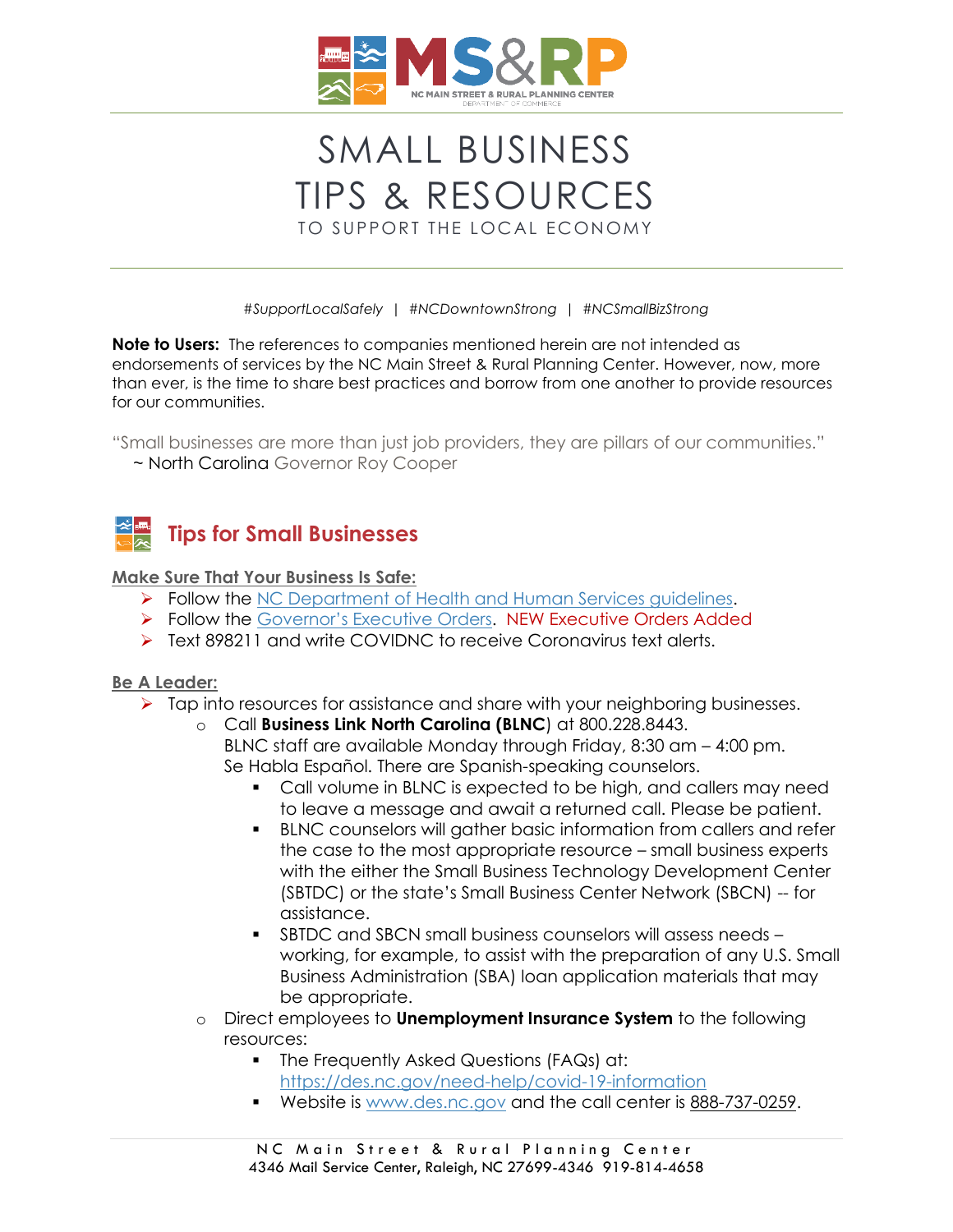#### o **Federal Disaster Loans**

The U.S. Small Business Administration (SBA) is known for its flexible and useful lending programs - especially in times of crisis. In the wake of the coronavirus pandemic, SBA has redoubled efforts to administer its [Economic Injury Disaster Loan Program.](https://www.sba.gov/funding-programs/disaster-assistance) Working with state governors, SBA will fund low-interest loans for businesses and non-profit organizations that have been severely impacted by the outbreak. Loans may total up to \$2 million and provide targeted, short-term support to help borrowers compensate for revenue losses caused by the virus. Learn more about the Disaster Loan Program at [www.sba.gov/disaster.](http://www.sba.gov/disaster)

#### o **NC COVID-19 Rapid Recovery Loan Program**

The Golden LEAF Foundation announces \$15 million in funding to launch a rapid recovery loan program in response to economic losses related to Coronavirus (COVID-19). Golden LEAF funding will support the NC COVID-19 Rapid Recovery Loan Program by enabling loans to be made to eligible businesses for up to \$50,000 with zero interest and no payments for six months. If not repaid in six months, the loan will automatically convert to a term loan. The NC COVID-19 Rapid Recovery Loan Program [\(https://ncrapidrecovery.org/\)](https://ncrapidrecovery.org/) is managed by the NC Rural Center, a statewide nonprofit that has been supporting small business owners for more than 30 years. Read press release [here.](https://www.goldenleaf.org/news/golden-leaf-deploys-15m-for-nc-covid-19-rapid-recovery-loan-program/)

# ➢ NEW 3/27/2020 Register essential industries:

- o [https://www.manufacturednc.com/ \[manufacturednc.com\]](https://www.manufacturednc.com/%20%5bmanufacturednc.com%5d)
- o [https://hub.bio.org/ \[hub.bio.org\]](https://hub.bio.org/%20%5bhub.bio.org%5d)
- o [www.carolinatextiledistrict](http://www.carolinatextiledistrict/)
- o NC Emergency Management has a process to vet businesses and allow them the ability to move **IF** an emergency or shelter in place is declared, should their usual operations warrant such.
	- Businesses should email [beoc@ncdps.gov.](mailto:beoc@ncdps.gov) In the email, they should provide the following:
		- 1. Business name
		- 2. Point of Contact including:
			- -name
			- -email
			- -phone number
			- -address
		- 3. Nature of their business and why they are critical to continue
			- operations
		- 4. Business website
- ➢ Federal Tax Income filing and payment deadline has been [extended to](https://www.irs.gov/newsroom/tax-day-now-july-15-treasury-irs-extend-filing-deadline-and-federal-tax-payments-regardless-of-amount-owed)  [7/15/2020.](https://www.irs.gov/newsroom/tax-day-now-july-15-treasury-irs-extend-filing-deadline-and-federal-tax-payments-regardless-of-amount-owed)
- ➢ Research business interruption insurance and apply if you qualify.
- ➢ Reach out to your Main Street Organization, Chamber of Commerce, and/or Town/City Government for technical assistance, resources, and information.
- ➢ Find ways to help neighboring business owners connect and build relationships.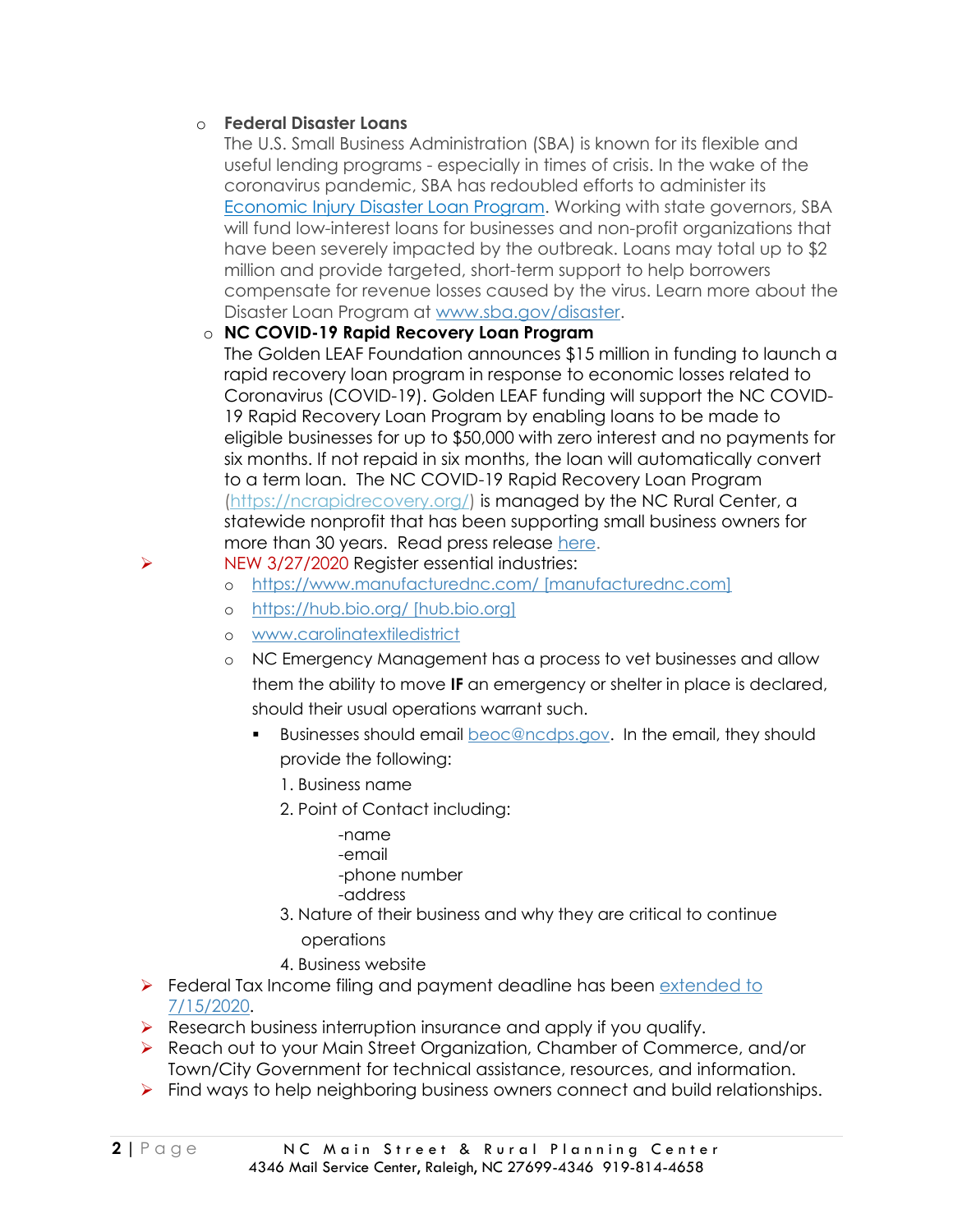- o *Example: Ask community leaders (business, government, education, religious, neighborhood, etc.)* who are already "connectors" to help. Have each contact *five business owners, for example, and talk about how they can get to know each other. Business owners may learn that the product or service or helping hand they need is just down the street. They may also find businesses that are willing to trade goods and services or delay, or even waive, payment for them. Source: [Hitting the Pause Button on the Economy: Fund Small Business Relief of](https://www.recastcity.com/blog-source/2020/3/15/hitting-the-pause-button-on-the-economy-fund-small-business-relief-for-covid-19-now)  [COVID-19 Now](https://www.recastcity.com/blog-source/2020/3/15/hitting-the-pause-button-on-the-economy-fund-small-business-relief-for-covid-19-now)*
- ➢ Work with neighboring businesses and community leaders to brainstorm new forms of revenue.
	- o *Example: Work with small business owners to help them identify new needs being generated by COVID-19. Are there products or services that are and could be in demand that existing businesses could provide, at least in the short-term? Ask business owners to participate in brainstorming sessions with five other businesses, for example, to discuss potential business opportunities. Source: [Hitting the Pause Button on the Economy: Fund Small Business Relief of](https://www.recastcity.com/blog-source/2020/3/15/hitting-the-pause-button-on-the-economy-fund-small-business-relief-for-covid-19-now)*

# *[COVID-19 Now](https://www.recastcity.com/blog-source/2020/3/15/hitting-the-pause-button-on-the-economy-fund-small-business-relief-for-covid-19-now)*

- $\triangleright$  Use this time to take some additional online business courses to come back even stronger when you reopen. Encourage a neighboring business to take the courses with you.
- $\triangleright$  If you are a property owner, try to offer free or reduced rent for business tenants for a specified period (or defer it). Business retention is a better long-term economic development strategy than business recruitment.

#### **Increase Your Online Presence:**

- ➢ Tell people if your business is open. Post its status, plans, and hours prominently on your website, social media, in an email newsletter, etc. Also update your [Google](https://www.google.com/business/go/businessprofile/?gmbsrc=us-en_US-ha-se-z-gmb-s-219-h~z-z-u&ppsrc=GMBS0&utm_campaign=us-en_US-ha-se-z-gmb-s-219-h~z-z-u&utm_source=gmb&utm_medium=ha&&gmbsrc=&ppsrc=&gclid=EAIaIQobChMImqzP7ZOn6AIVBXiGCh0M8w_pEAAYASAAEgKJZ_D_BwE)  [My Business](https://www.google.com/business/go/businessprofile/?gmbsrc=us-en_US-ha-se-z-gmb-s-219-h~z-z-u&ppsrc=GMBS0&utm_campaign=us-en_US-ha-se-z-gmb-s-219-h~z-z-u&utm_source=gmb&utm_medium=ha&&gmbsrc=&ppsrc=&gclid=EAIaIQobChMImqzP7ZOn6AIVBXiGCh0M8w_pEAAYASAAEgKJZ_D_BwE) profile. If you need assistance, contact your Main Street Organization, Chamber of Commerce, Town/City Government, or a local technology business for help.
- $\triangleright$  Share the business's commitment to protecting the health and safety of customers, staff, etc., and steps it is taking to do so.
- ➢ Promote existing and new product offerings, services and experiences that are available now or will be in the future (e.g. offer bundles items, such as books, puzzles, art supplies, etc., that could keep homebound families busy).
- ➢ Develop online shopping list services. For example, many grocery stores offer grocery pickup or delivery to customers who submit shopping lists online.
- ➢ Advertise discounts and sales for online orders.
- $\triangleright$  Sell gift cards for future use.
- ➢ Cross promote your goods and services with other businesses to increase revenue for more than one business.
- ➢ Share web and social media posts from local businesses through your social media outlets.
- ➢ Promote locally sourced products and local supply chains on web and social media platforms.
- ➢ Offer a Frequent Buyer Discount Program for 3 purchases per week.

#### **Offer Virtual Services:**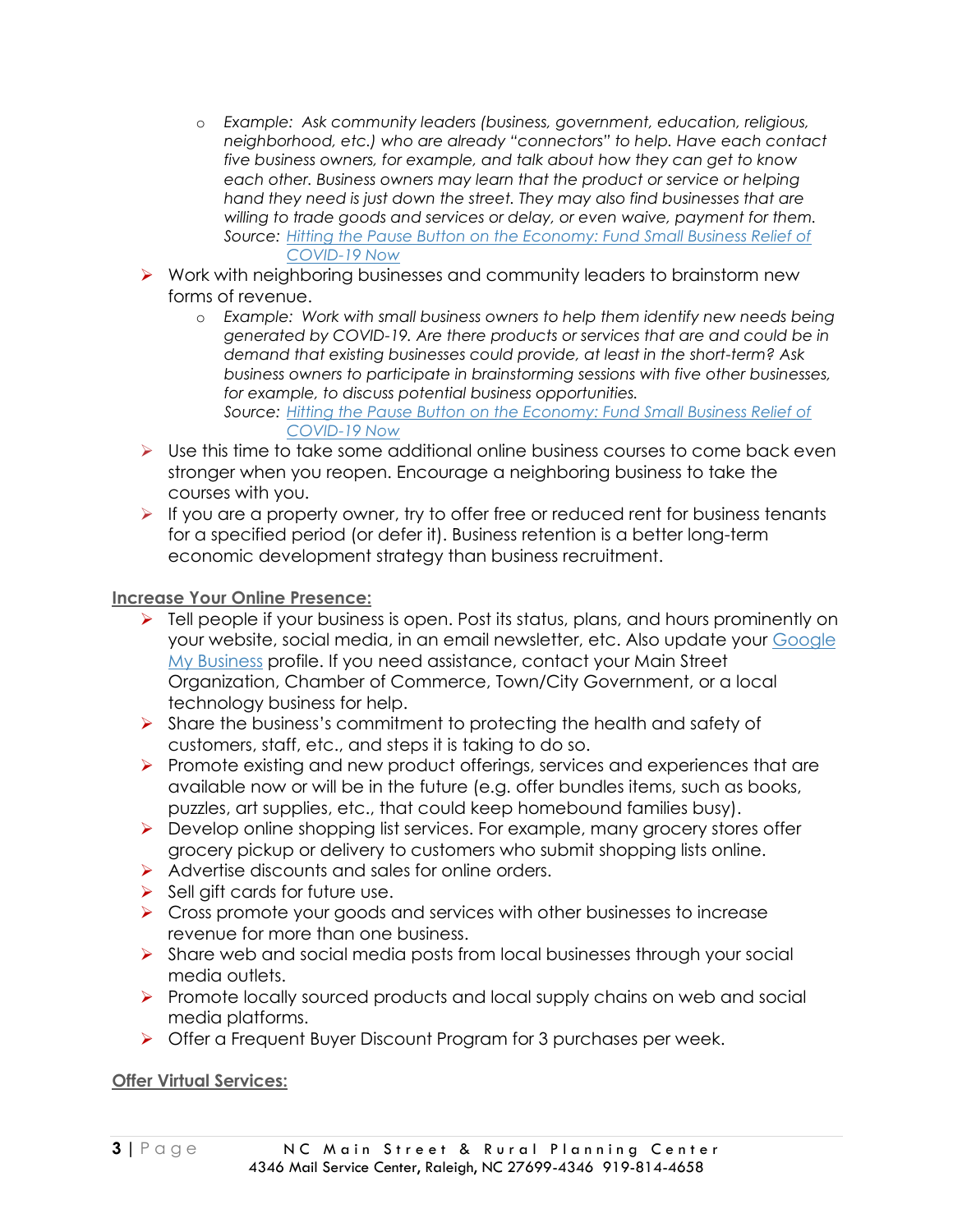- ➢ Use technology (e.g. FaceTime, Skype, Facebook Live, and others). If you need assistance, contact your Main Street Organization, Chamber of Commerce, Town/City Government, or a local technology business for help.
- ➢ Have live, face to face, interactions/events with customers for buying/selling, responding to inquiries, conducting meetings, etc. (e.g. personal shopper service).
- ➢ Livestream educational programs, fitness training, music and art lessons, gallery tours, cooking classes, and more.
- ➢ Provide virtual social activities/interactions with and between customers (e.g. a brewery offering a virtual version of its trivia nights or a salon previewing new trends, styles, and techniques, etc.).
- ➢ Conduct telemedicine, counseling, and other appointments/consultations.

## **Increase Communication:**

- ➢ Write stories about your business to build a personal connection between your business and your community.
- ➢ Keep your Business Top of Mind by dressing up your windows.

# **Offer Delivery, Pickup, and Subscription Services:**

Enhance or establish services to:

- ➢ Allow for telephone, online, text, etc., ordering and (curbside, back door, or other location) pickup or delivery of products such as groceries, pet supplies, meals, etc.
- ➢ Partner with local delivery services or use those offered by larger businesses such as Door Dash, Grub Hub, Uber Eats, etc.
- $\triangleright$  Offer free shipping for retail items as a means of increasing online sales.
- ➢ Become a personal shopper and offer to do the shopping for your customers.
- $\triangleright$  Offer subscriptions for customers to order and have products such as meals, produce, fresh-roasted coffee, etc., delivered according to a schedule (e.g. "subscribe and save" discounts; coffee of the month; etc.).

## **Resources:**

**Articles** 

- ➢ [Hitting the Pause Button on the Economy: Fund Small Business Relief of COVID-19](https://www.recastcity.com/blog-source/2020/3/15/hitting-the-pause-button-on-the-economy-fund-small-business-relief-for-covid-19-now)  [Now](https://www.recastcity.com/blog-source/2020/3/15/hitting-the-pause-button-on-the-economy-fund-small-business-relief-for-covid-19-now) – by Recast City, 03/15/2020.
- ➢ [https://www.independentwestand.org/4-resources-small-businesses-coping](https://www.independentwestand.org/4-resources-small-businesses-coping-coronavirus-outbreak/)[coronavirus-outbreak/](https://www.independentwestand.org/4-resources-small-businesses-coping-coronavirus-outbreak/) - by Independent We Stand, 03/17/2020
- ➢ [Marketing Your Business During Uncertainty](https://www.locable.com/2020/03/13/1082/marketing-your-small-business-or-community-in-this-time-of-the-covid-19-coronavirus/) by Locable, 03/17/2020
- ➢ [How to Rescue Main Street from Coronavirus Before It's Too Late](https://eig.org/news/main-street-rescue-and-resiliency-program) by Economic Innovation Group, 03/18/2020
- ➢ [Small Business Task Force Unveils \\$300 Billion Emergency Coronavirus Relief](https://www.sbc.senate.gov/public/index.cfm/2020/3/small-business-task-forces-unveils-300-billion-emergency-coronavirus-relief-package)  [Package](https://www.sbc.senate.gov/public/index.cfm/2020/3/small-business-task-forces-unveils-300-billion-emergency-coronavirus-relief-package) – by U.S. Senate Committee on Small Business & Entrepreneurship, 03/19/2020
- ➢ [COVID-19 Pandemic: What Small Businesses Can Do](https://ilsr.org/covid-19-pandemic-what-small-businesses-can-do/?fbclid=IwAR3ig-8P_7WOa0UsffL3DKrPXPzm1I8kvAq8tkoYSGfZ92BpENx-7djgYzs) by Institute for Local Self Reliance, 03/19/2020
- ➢ NEW 3/27/2020 [Online Strategies for Retailers during COVID-19](https://www.youtube.com/watch?v=zl06sFUOB4M&fbclid=IwAR2aMuhZJwRwU0K7t02gA25L7PPi3IC6UuwziH8-lNfWxMATPJDkWhnAKBI) by Arnett Muldrow & Associates
- ➢ NEW 3/27/2020 -Not ["Business As Usua](https://www.buxtonco.com/blog/not-business-as-usual?fbclid=IwAR3zHUnJxYyOdj0hzOnh-LB-vvgBb7EnQZW8-lpgilxRQIdt-VdbInRsdgM)l" by Buxton Co.